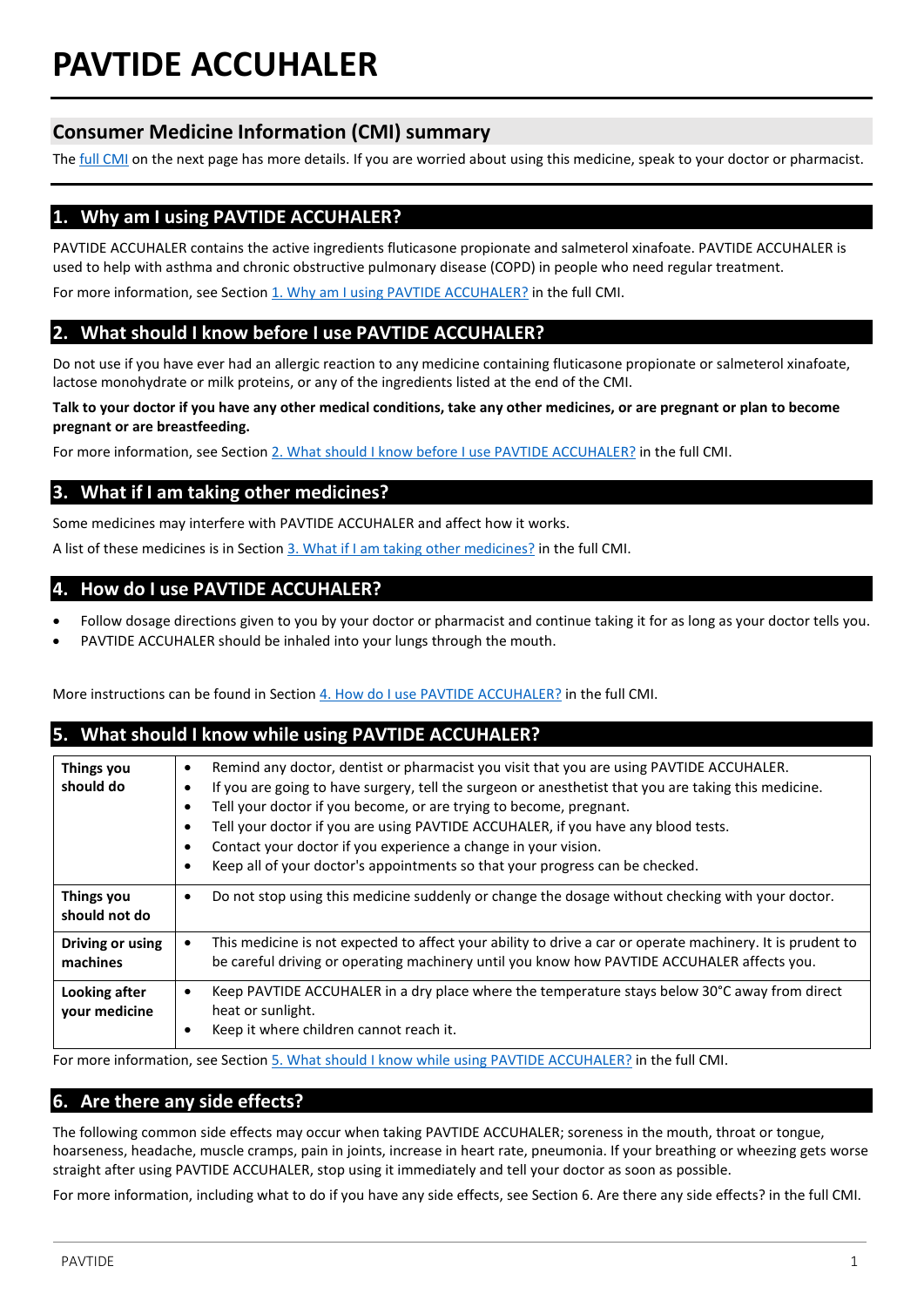# <span id="page-1-0"></span>**PAVTIDE ACCUHALER**

**Active ingredients:** Fluticasone propionate/Salmeterol xinafoate

# **Consumer Medicine Information (CMI)**

This leaflet provides important information about using PAVTIDE ACCUHALER. **You should also speak to your doctor or pharmacist if you would like further information or if you have any concerns or questions about using PAVTIDE ACCUHALER.**

# **Where to find information in this leaflet:**

- 1. [Why am I using PAVTIDE ACCUHALER?](#page-1-1)
- 2. [What should I know before I use PAVTIDE](#page-1-2)  [ACCUHALER?](#page-1-2)
- 3. [What if I am taking other medicines?](#page-2-0)
- 4. [How do I use PAVTIDE ACCUHALER?](#page-2-1)
- 5. [What should I know while using PAVTIDE](#page-3-0)  [ACCUHALER?](#page-3-0)
- 6. [Are there any side effects?](#page-4-0)
- 7. [Product details](#page-4-1)

# <span id="page-1-1"></span>**1. Why am I using PAVTIDE ACCUHALER?**

#### **PAVTIDE ACCUHALER contains the active ingredients fluticasone propionate and salmeterol xinafoate.**

Fluticasone propionate belongs to a group of medicines known as corticosteroids, frequently called 'steroids'. They are not 'anabolic steroids' which are the steroids sometimes misused by athletes.

Corticosteroids have an anti-inflammatory action. They reduce the swelling and irritation in the walls of the small air passages in the lungs and so help you to breathe more easily. Corticosteroids are used to treat asthma and COPD.

Salmeterol xinafoate is a bronchodilator. A bronchodilator keeps the breathing tubes in your lungs open and relieves the symptoms of asthma and other chest conditions. The effects of salmeterol xinafoate last for up to twelve hours.

When taken together regularly fluticasone propionate and salmeterol help to control your breathing difficulties.

## **PAVTIDE ACCUHALER is used to help with asthma and chronic obstructive pulmonary disease (COPD) in people who need regular treatment.**

Asthma is a condition affecting the lungs. Symptoms of asthma include shortness of breath, wheezing, chest tightness and cough. Two main causes of asthma symptoms are bronchoconstriction (tightening of the muscle surrounding the airways) and inflammation (swelling and irritation of the airways).

Chronic obstructive pulmonary disease (COPD) is a longterm condition affecting the lungs, resulting from chronic bronchitis or emphysema. Symptoms of COPD include shortness of breath, cough, chest discomfort and coughing up phlegm. The COPD symptoms are mainly due to bronchoconstriction (tightening of the muscle

surrounding the airways) and inflammation (swelling and irritation of the airways).

DO NOT use this medicine to treat a sudden attack of breathlessness as it will not help you. You will need a different type of medicine, e.g. VENTOLIN (salbutamol), which you must not confuse with PAVTIDE ACCUHALER.

Ask your doctor if you have any questions about why this medicine has been prescribed for you.

Your doctor may have prescribed it for another reason.

This medicine is not addictive.

This medicine is available only with a doctor's prescription.

# **PAVTIDE ACCUHALER is available as a dry powder device called an ACCUHALER.**

• PAVTIDE ACCUHALER: 100/50, 250/50, 500/50

# <span id="page-1-2"></span>**2. What should I know before I use PAVTIDE ACCUHALER?**

#### **Warnings**

#### **Do not use PAVTIDE ACCUHALER if:**

- you are allergic to fluticasone propionate or salmeterol xinafoate, lactose monohydrate or milk proteins or any of the ingredients listed at the end of this leaflet. Symptoms of an allergic reaction may include wheezing or difficulty breathing, swelling of the face, eyelids, lips/mouth, tongue or throat, chest pain or tightness, hay fever or lumpy rash or fainting.
- always check the ingredients to make sure you can use this medicine.
- the expiry date (EXP) printed on the pack has passed or if the packaging is torn and shows signs of tampering. If it has expired or is damaged, return it to your pharmacist for disposal.

#### **Check with your doctor if you:**

- have any allergies to any other medicines, foods, preservatives or dyes.
- have any other medical conditions, including thrush in your mouth, tuberculosis, diabetes, a thyroid condition, high blood pressure or a heart problem, low blood potassium levels.
- are taking other steroid medicines by mouth or inhalation.
- take any medicines for any other condition.

During treatment, you may be at risk of developing certain side effects. It is important you understand these risks and how to monitor for them. See additional information under Section 6. Are there any side effects?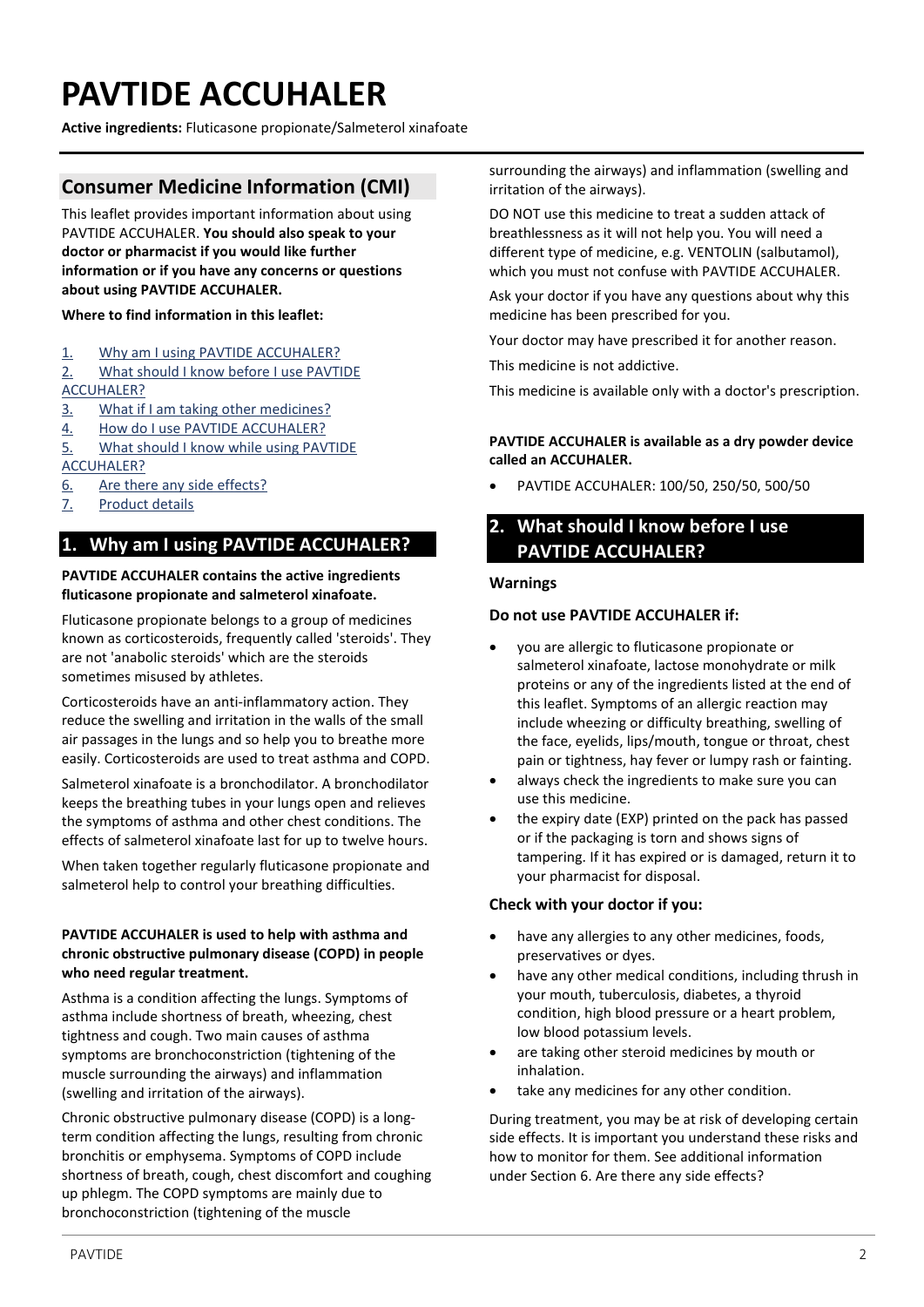# **Pregnancy and breastfeeding**

Check with your doctor if you are pregnant or intend to become pregnant.

Talk to your doctor if you are breastfeeding or intend to breastfeed.

Your doctor can discuss with you the risks and benefits involved.

# <span id="page-2-0"></span>**3. What if I am taking other medicines?**

Tell your doctor or pharmacist if you are taking any other medicines, including any medicines, vitamins or supplements that you buy without a prescription from your pharmacy, supermarket or health food shop.

## **Some medicines may interfere with PAVTIDE ACCUHALER and affect how it works.**

These include:

- Beta-blockers used to treat high blood pressure (hypertension)
- Ketoconazole used to treat fungal infection
- Ritonavir used to treat HIV infection

These medicines may be affected by PAVTIDE ACCUHALER or may affect how well it works. You may need different amounts of your medicines, or you may need to take different medicines.

**Check with your doctor or pharmacist if you are not sure about what medicines, vitamins or supplements you are taking and if these affect PAVTIDE ACCUHALER.**

# <span id="page-2-1"></span>**4. How do I use PAVTIDE ACCUHALER?**

#### **Follow all directions given to you by your doctor or pharmacist carefully.**

They may differ from the information contained in this leaflet.

#### **If you do not understand the instructions on the box, ask your doctor or pharmacist for help.**

#### **How much to take**

It is very important that you use the medicine regularly every day. Do not stop treatment even if you feel better unless told to do so by your doctor.

Do not change your dose unless told to by your doctor.

If you are breathless or wheezing more often than normal, tell your doctor.

# **ACCUHALER**

• **ASTHMA**

# **Adults and adolescents 12 years and older:**

Your doctor will prescribe 1 of 3 different strengths of PAVTIDE ACCUHALER for you, depending on the severity of your condition:

• PAVTIDE ACCUHALER 100/50 (100 micrograms of fluticasone propionate and 50 micrograms of salmeterol), or

- PAVTIDE ACCUHALER 250/50 (250 micrograms of fluticasone propionate and 50 micrograms of salmeterol), or
- PAVTIDE ACCUHALER 500/50 (500 micrograms of fluticasone propionate and 50 micrograms of salmeterol).

The usual dose is one puff from your ACCUHALER twice a day.

#### **Children 4 years and older:**

The usual dose is one puff from your PAVTIDE ACCUHALER 100/50 (100 micrograms of fluticasone propionate and 50 micrograms of salmeterol) twice a day.

No information is available on use of PAVTIDE ACCUHALER in children under 4 years old.

## **COPD**

## **Adults:**

Your doctor will prescribe 1 of 2 different strengths of PAVTIDE ACCUHALER for you:

- PAVTIDE ACCUHALER 250/50 (250 micrograms of fluticasone propionate and 50 micrograms of salmeterol), or
- PAVTIDE ACCUHALER 500/50 (500 micrograms of fluticasone propionate and 50 micrograms of salmeterol).

The usual dose is one puff from your ACCUHALER twice a day.

Follow the instructions provided and use PAVTIDE ACCUHALER until your doctor tells you to stop.

# **When to take PAVTIDE**

Your doctor has chosen this medicine to suit you and your condition. PAVTIDE ACCUHALER is used to help with asthma and COPD in people who need regular treatment.

It is very important that you use your PAVTIDE ACCUHALER every day, twice a day. This will help you to keep free of symptoms throughout the day and night.

#### **Take your medicine at about the same time(s) each day.**

Taking it at the same time each day will have the best effect. It will also help you remember when to take it.

It does not matter if you take this medicine before or after food.

#### **Continue taking your medicine for as long as your doctor tells you.**

This medicine helps to control your condition, but does not cure it. It is important to keep taking your medicine even if you feel well.

# **How to take PAVTIDE ACCUHALER**

The medicine in PAVTIDE ACCUHALER should be inhaled into your lungs.

PAVTIDE ACCUHALER must only be breathed in through the mouth.

**The full instructions for using PAVTIDE ACCUHALER are given on a leaflet inside the pack**.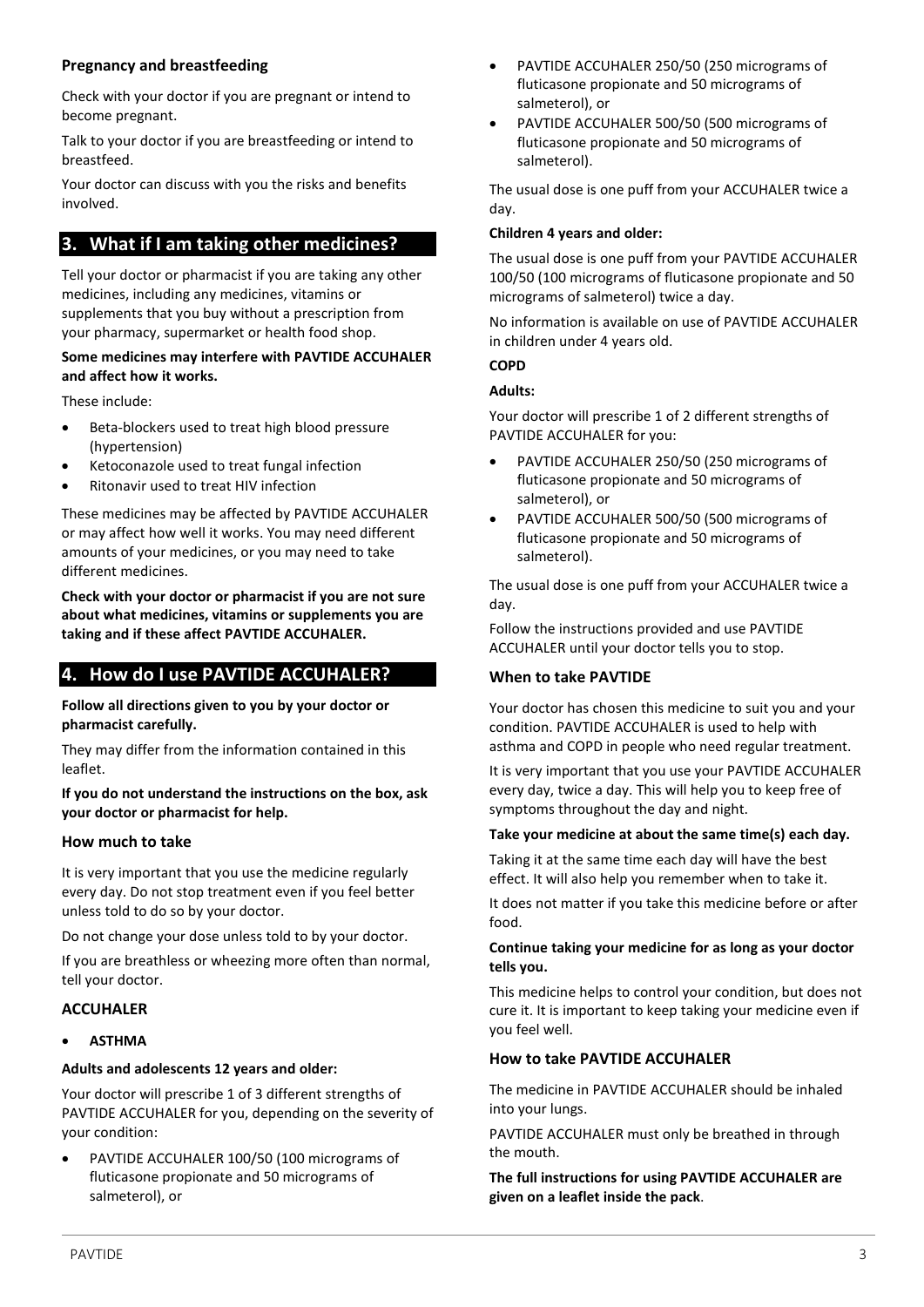If you have any difficulties or do not understand the instructions, ask your doctor or pharmacist.

Your PAVTIDE ACCUHALER is hygienically protected. It requires no maintenance and no refilling.

## **Use your medicine as your doctor has told you. If you are not sure ask your doctor or pharmacist.**

# **After using PAVTIDE ACCUHALER**

Some people find that their mouth, throat or tongue becomes sore or that their voice becomes hoarse after inhaling this medicine. It may be helpful to rinse your mouth with water and spit it out after using your PAVTIDE ACCUHALER. Tell your doctor but do not stop treatment unless told to do so.

# **If you forget to use PAVTIDE ACCUHALER**

PAVTIDE ACCUHALER should be used regularly at the same time each day If you miss your dose at the usual time, **if it is almost time for your next dose, skip the dose you missed and use your next dose when you are meant to**. Otherwise, use it as soon as you remember, then go back to using it as you would normally.

#### **Do not use a double dose to make up for the dose that you missed.**

If you become wheezy or feel tight in the chest before the next dose is due, use a 'reliever puffer' in the usual way. You should get relief from your 'reliever puffer' within a few minutes.

## **If you are not sure what to do, ask your doctor or pharmacist.**

**If you have trouble remembering to take your medicine, ask your pharmacist for some hints.**

# **If you use too much PAVTIDE ACCUHALER**

If you think that you have used too much PAVTIDE ACCUHALER, you may need urgent medical attention.

#### **You should immediately:**

- phone the Poisons Information Centre (**by calling 13 11 26**), or
- contact your doctor, or
- go to the Emergency Department at your nearest hospital.

## **You should do this even if there are no signs of discomfort or poisoning.**

Symptoms of an overdose may include:

- rapid heart beat
- increased rate of breathing
- significant muscle tremor
- headache
- increased blood pressure
- increased blood sugar (glucose) levels

# **If you are not sure what to do, contact your doctor or pharmacist.**

# <span id="page-3-0"></span>**5. What should I know while using PAVTIDE ACCUHALER?**

## **Things you should do**

- **If you are about to be started on any new medicine, remind your doctor and pharmacist that you are taking PAVTIDE ACCUHALER.**
- **Tell any other doctors, dentists, and pharmacists who treat you that you are taking this medicine.**
- **If you are going to have surgery, tell the surgeon or anesthetist that you are taking this medicine.**

It may affect other medicines used during surgery.

It is important that all doctors treating you are aware that you are on inhaled steroids. If your body is stressed by, for example, severe infection, surgical operation, an accident etc, you may need steroid tablets or injections for a time.

• **If you become pregnant while taking this medicine, or are trying to become pregnant, tell your doctor immediately. If you are about to have any blood tests, tell your doctor that you are taking this medicine.** 

It may interfere with the results of some tests.

• Keep all of your doctor's appointments so that your progress can be checked. Tell your doctor if, for any reason, you have not used your medicine exactly as prescribed.

Otherwise, your doctor may think that it was not effective and change your treatment unnecessarily.

# **Call your doctor straight away if you:**

- Think you may be having an allergic reaction
- Experience a change in your vision
- Notice any symptoms listed in section 6

# **Things you should not do**

• **Do not take PAVTIDE ACCUHALER to treat any other complaints unless your doctor tells you to. Do not give your medicine to anyone else, even if they have the same condition as you, or their symptoms seem similar to yours. Do not stop taking your medicine or change the dosage without checking with your doctor.** 

If you stop taking it suddenly, your condition may worsen or you may have unwanted side effects. If possible, your doctor will gradually reduce the amount you take each day before stopping the medicine completely.

#### **Driving or using machines**

This medicine is not expected to affect your ability to drive a car or operate machinery. It is prudent to be careful driving or operating machinery until you know how PAVTIDE ACCUHALER affects you.

# **Looking after your medicine**

• **Keep your PAVTIDE ACCUHALER in a dry place where the temperature stays below 30°C, away from direct heat or sunlight.**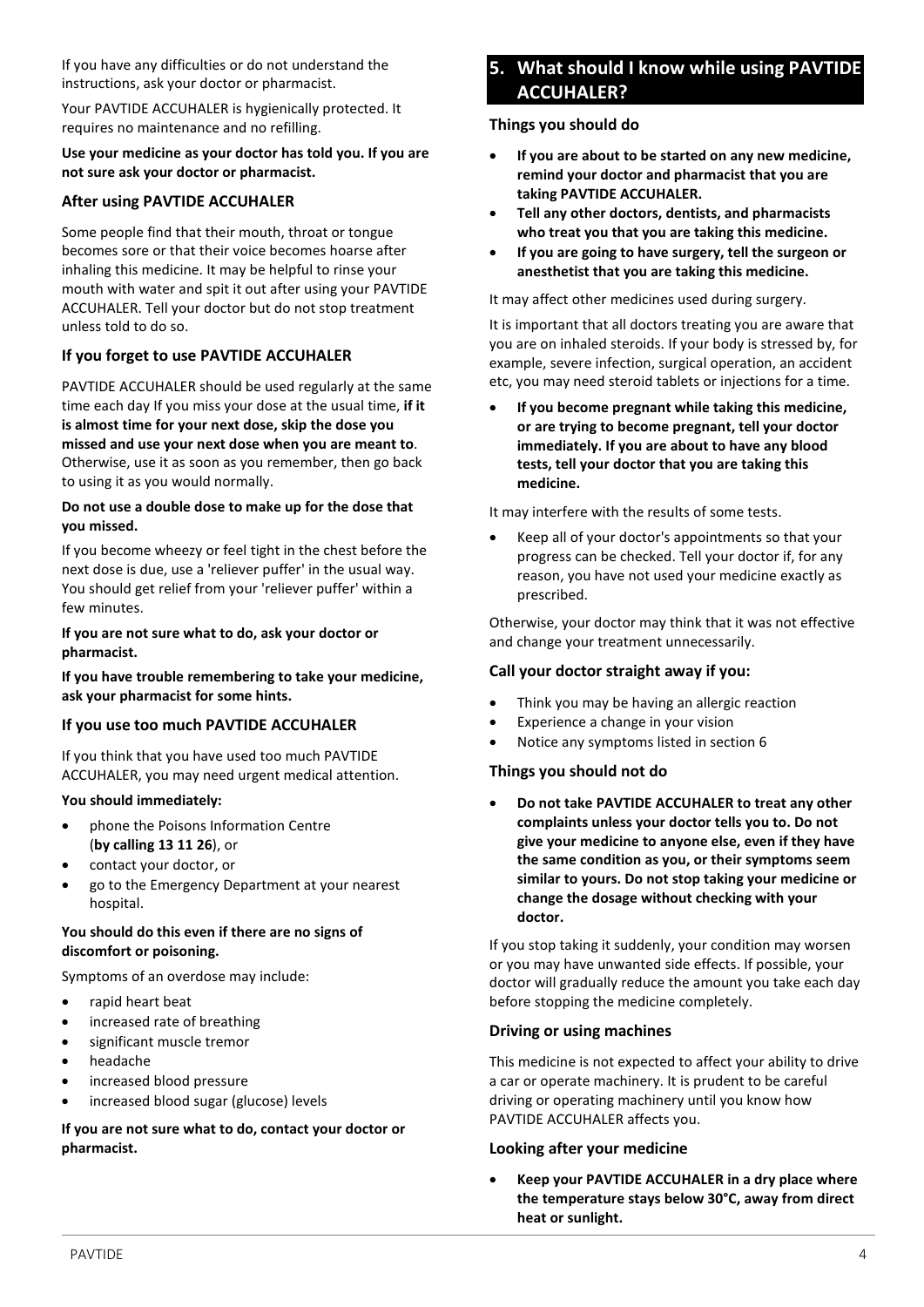Follow the instructions in the carton on how to take care of your medicine properly.

Store it in a cool dry place away from moisture, heat or sunlight; for example, do not store it:

- in the bathroom or near a sink, or
- in the car or on window sills.

#### • **Keep it where children cannot reach it.**

#### **Getting rid of any unwanted medicine**

If you no longer need to use this medicine or it is out of date, take it to any pharmacy for safe disposal.

Do not use this medicine after the expiry date.

# <span id="page-4-0"></span>**6. Are there any side effects?**

All medicines can have side effects. If you do experience any side effects, most of them are minor and temporary. However, some side effects may need medical attention.

See the information below and, if you need to, ask your doctor or pharmacist if you have any further questions about side effects.

**If your breathing or wheezing gets worse straight after using your ACCUHALER, stop using it immediately and tell your doctor as soon as possible.** 

# **Less serious side effects**

| Less serious side effects                                                                                                             | What to do                                                                |  |
|---------------------------------------------------------------------------------------------------------------------------------------|---------------------------------------------------------------------------|--|
| Mouth/throat:                                                                                                                         | Speak to your                                                             |  |
| hoarseness<br>soreness of mouth, throat or<br>tongue<br>soreness in the oesophagus                                                    | doctor if you<br>have any of<br>these less<br>serious side<br>effects and |  |
| Cardiovascular:                                                                                                                       | they worry                                                                |  |
| increased blood pressure<br>increase in heart rate                                                                                    | you.                                                                      |  |
| Pain:                                                                                                                                 |                                                                           |  |
| headache<br>muscle cramps<br>pains in joints<br>Skin:                                                                                 |                                                                           |  |
| skin rash<br>bruises                                                                                                                  |                                                                           |  |
| <b>Anxiety and behavioural changes:</b>                                                                                               |                                                                           |  |
| sweating, trembling, feeling<br>nervous or anxious<br>sleep disturbances<br>unusual activity and irritability<br>(mainly in children) |                                                                           |  |
| Other:                                                                                                                                |                                                                           |  |

slowing of growth in children and adolescents

#### **Serious side effects**

| Serious side effects                                                                                                                                                                                        | What to do                                                                                                                             |  |
|-------------------------------------------------------------------------------------------------------------------------------------------------------------------------------------------------------------|----------------------------------------------------------------------------------------------------------------------------------------|--|
| <b>Allergic Reaction:</b><br>wheezing or difficulty breathing<br>swelling of the face, eyelids,<br>lips/mouth, tongue or throat<br>chest pain or tightness<br>hay fever or lumpy rash ("hives")<br>fainting | Call your<br>doctor straight<br>away, or go<br>straight to the<br><b>Emergency</b><br>Department at<br>your nearest<br>hospital if you |  |
| <b>Respiratory:</b><br>pneumonia (lung infection)<br>shortness of breath                                                                                                                                    | notice any of<br>these serious<br>side effects.                                                                                        |  |
| Cardiovascular:<br>irregular heartbeat                                                                                                                                                                      |                                                                                                                                        |  |
| Ocular:                                                                                                                                                                                                     |                                                                                                                                        |  |
| eye problems (e.g. cataract,<br>glaucoma)                                                                                                                                                                   |                                                                                                                                        |  |
| Other:                                                                                                                                                                                                      |                                                                                                                                        |  |
| rounded face                                                                                                                                                                                                |                                                                                                                                        |  |

Some side effects, for example changes in blood sugar (glucose) level, blood pressure or loss of bone density can only be found when your doctor does tests from time to time to check your progress.

Taking high doses of steroids for a long time could affect the adrenal glands, which make the body's own steroid. Your doctor may do tests to check how the adrenal glands are working.

Your doctor will be able to answer any questions you may have.

#### **Tell your doctor or pharmacist if you notice anything else that may be making you feel unwell.**

Other side effects not listed here may occur in some people.

#### **Reporting side effects**

After you have received medical advice for any side effects you experience, you can report side effects to the Therapeutic Goods Administration online at [www.tga.gov.au/reporting-problems.](http://www.tga.gov.au/reporting-problems) By reporting side effects, you can help provide more information on the safety of this medicine.

**Always make sure you speak to your doctor or pharmacist before you decide to stop taking any of your medicines.**

# <span id="page-4-1"></span>**7. Product details**

This medicine is only available with a doctor's prescription.